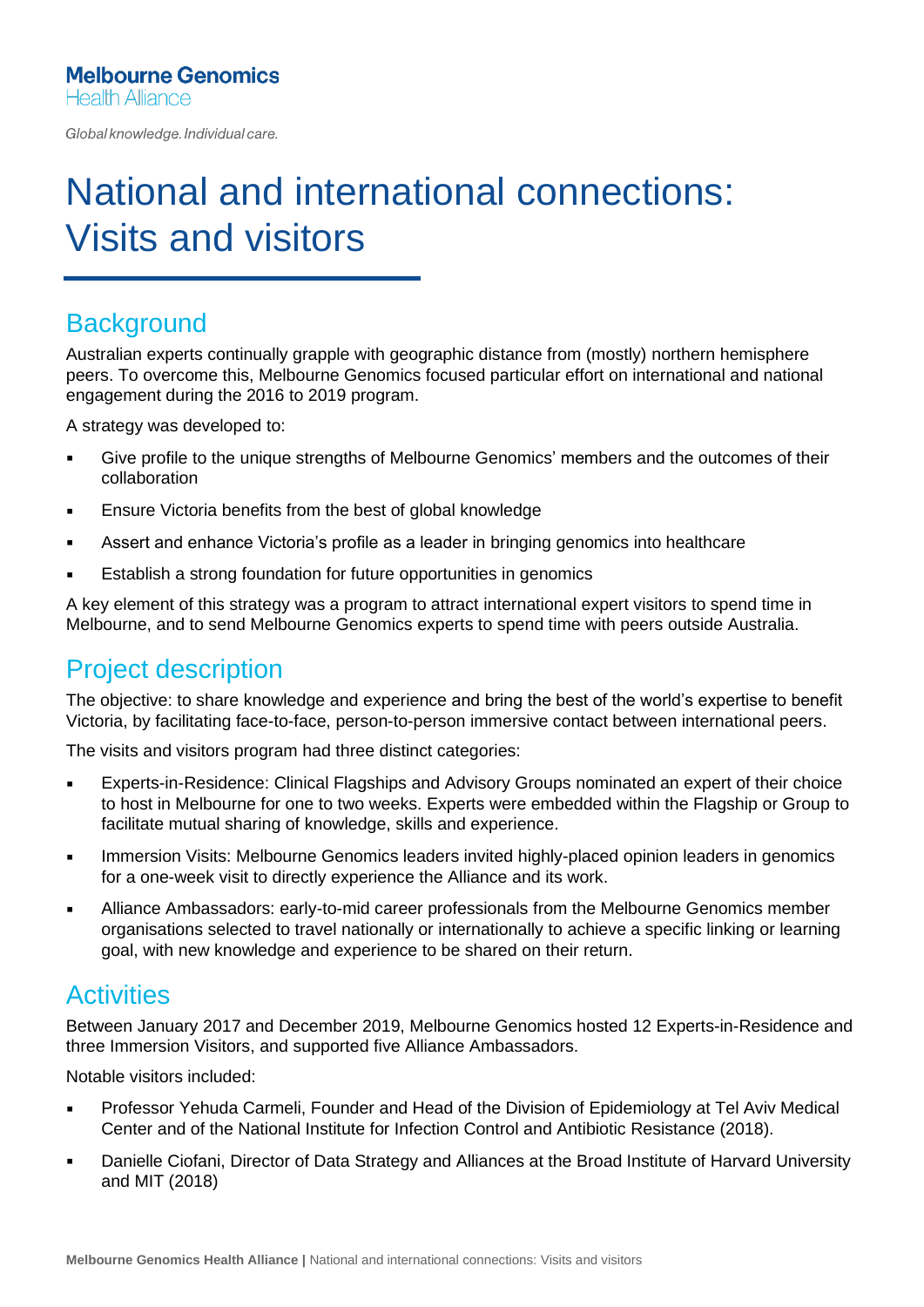- Professor Anthony Brookes, Professor of Genetics at the University of Leicester, who led the Global Alliance for Genomics and Health's standard 'ADA-M' – a computer-readable model for consent and data use conditions (2019)
- Professor Dame Sue Hill DBE, Chief Scientific Officer and Senior Officer Responsible for Genomics at NHS England, a globally recognised leader in genomics (2019)
- Jillian Hastings Ward, Chair of the Participant Panel for the 100,000 Genomes Project (2019)

#### **Outcomes**

Professor Carmeli's visit resulted in his team establishing links with Victorian genomics experts. This has subsequently led to Israeli superbug isolates being sent to Melbourne for whole genome sequencing as part of an outbreak investigation.

Professor Hill and Jillian Hastings Ward's visit resulted in significant media exposure and raised interest from local and global experts in Melbourne Genomics' program of work.

Strong links were built with individual experts, their organisations and their networks.

Victoria has benefited from global knowledge, and there has been national and international recognition for the Melbourne Genomics program and lessons learned as a result of these visits.

Melbourne Genomics' collaborative model has become recognised as the international gold standard for bringing genomics into healthcare. This has resulted in international recognition for Victoria, as well as worldwide profile and linkages for Victoria's experts.

#### Lessons learnt

- There was significant value for the Clinical Flagships, Advisory Groups and Melbourne Genomics program team in the opportunity to discuss issues/challenges with experts face-to-face – often resulting in validation that the problems encountered were shared (despite differences of geography, systems, etc).
- **•** The visits and visitors program made enduring connections with experts in similar fields. There was significant value in being able to collaborate with experts in niche fields.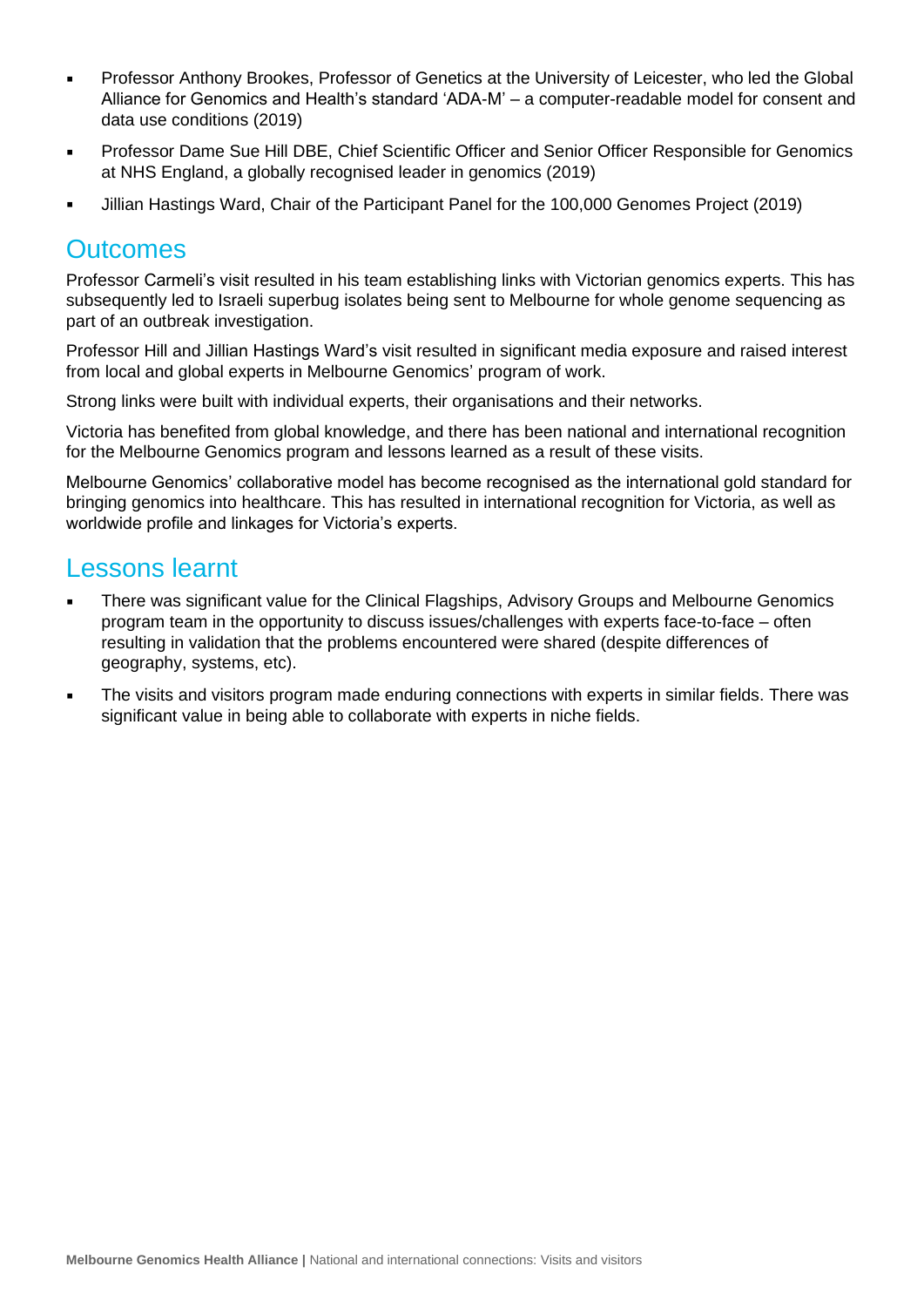## Full list of visits and visitors

| <b>Visitor type</b>  | <b>Name</b>                                                                | <b>Institute</b>                                                                                                                                                                 | <b>Host group</b>                                                                               |
|----------------------|----------------------------------------------------------------------------|----------------------------------------------------------------------------------------------------------------------------------------------------------------------------------|-------------------------------------------------------------------------------------------------|
| Immersion visitor    | <b>Prof Anthony</b><br><b>Brookes</b>                                      | Professor of Genetics,<br>University of Leicester,<br><b>United Kingdom</b>                                                                                                      | Alliance management                                                                             |
| Immersion visitor    | Prof Dame Sue Hill                                                         | <b>Chief Scientific Officer and</b><br>Senior Officer Responsible<br>Officer for Genomics, NHS<br>England, United Kingdom                                                        | Alliance management                                                                             |
| Immersion visitor    | Prof Yehuda<br>Carmeli                                                     | Founder and Head of<br>Division of Epidemiology at<br><b>Tel Aviv Medical Center</b><br>and the National Institute<br>for Infection Control and<br>Antibiotic Resistance, Israel | <b>Controlling Superbugs</b><br><b>Clinical Flagship</b>                                        |
| Expert-in-Residence  | Dr Austin<br>Kulasekararaj                                                 | Consultant Haematologist,<br>King's College Hospital,<br><b>United Kingdom</b>                                                                                                   | <b>Bone Marrow Failure</b><br><b>Clinical Flagship</b>                                          |
| Experts-in-Residence | <b>Broad Institute</b><br>visitors:<br>Danielle Ciofani*<br>Alex Baumann** | *Director of Data Strategy<br>and Alliances<br>**Senior Software<br>Developer<br>Broad Institute, USA                                                                            | GenoVic Project<br><b>Control Group</b>                                                         |
| Expert-in-Residence  | Dr Cynthia Powell                                                          | <b>Professor of Paediatrics</b><br>and Genetics, University of<br>North Carolina, USA                                                                                            | <b>Congenital Deafness</b><br><b>Clinical Flagship</b>                                          |
| Expert-in-Residence  | Dr Daniel Gale                                                             | St Peter's Associate<br>Professor of Nephrology,<br>University College London,<br><b>United Kingdom</b>                                                                          | <b>Kidney Genetics</b><br><b>Clinical Flagship</b>                                              |
| Expert-in-Residence  | Ellen Graham                                                               | <b>Deputy Director, Genomics</b><br>Unit, NHS England, United<br>Kingdom                                                                                                         | Alliance management                                                                             |
| Expert-in-Residence  | <b>Prof Glenda</b><br>Halliday                                             | <b>NHMRC Senior Principal</b><br><b>Research Fellow Central</b><br><b>Clinical School, University</b><br>of Sydney                                                               | <b>Complex Neurological</b><br>and<br>Neurodegenerative<br><b>Diseases Clinical</b><br>Flagship |
| Expert-in-Residence  | Dr James Holman                                                            | <b>Research Environment</b><br>Programme Lead at<br>Genomics England, United<br>Kingdom                                                                                          | GenoVic Project<br><b>Control Group</b>                                                         |
| Expert-in-Residence  | Dr Jennelle Hodge                                                          | Associate Professor of<br><b>Clinical Medical &amp;</b><br>Molecular Genetics, Indiana                                                                                           | Lymphoma Clinical<br>Flagship                                                                   |